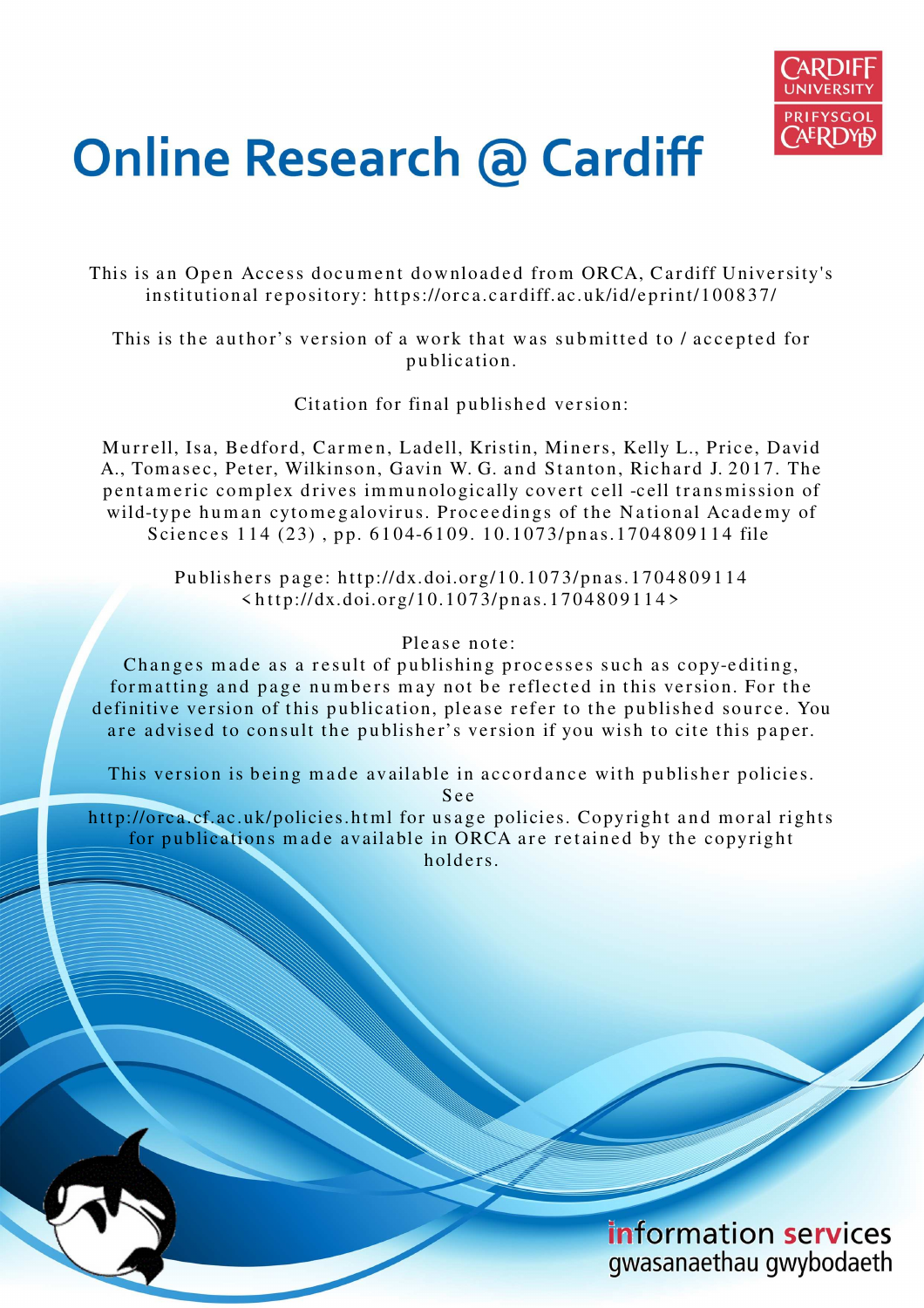# **The pentameric complex drives immunologically covert cell-cell transmission of wild-type human cytomegalovirus**

Isa Murrell<sup>1</sup>, Carmen Bedford<sup>1</sup>, Kristin Ladell<sup>1</sup>, Kelly Miners<sup>1</sup>, David Price<sup>2</sup>, Peter Tomasec<sup>1</sup>, Gavin Wilkinson<sup>3</sup>, Richard J **Stanton**<sup>1</sup>

<sup>1</sup>Cardiff University, <sup>2</sup>Cardiff University School of Medicine, <sup>3</sup>Cardiff University, School of Medicine

Submitted to Proceedings of the National Academy of Sciences of the United States of America

**Submission Extending In cell culture, however propagation of intact virus** Collectively, these findings provide in was achieved by placing the RL13 and UL128 genes under condi-<br>
stional expression. In this study, we show **Human cytomegalovirus (HCMV) strains that have been passaged** *in vitro* **rapidly acquire mutations that impact viral growth. These laboratory-adapted strains of HCMV generally exhibit restricted tropism, produce high levels of cell-free virus and develop susceptibility to natural killer cells. To permit experimentation with a virus that retained the phenotype of clinical virus, we reconstructed a wild-type (wt) HCMV genome using bacterial artificial chromosome technology. Like clinical virus, this genome proved was achieved by placing the RL13 and UL128 genes under conditional expression. In this study, we show that wt-HCMV produces extremely low titers of cell-free virus but can efficiently infect fibroblasts, epithelial, monocyte-derived dendritic and Langerhans cells via direct cell-cell transmission. This process of cellcell transfer required the UL128 locus, but not the RL13 gene, and was significantly less vulnerable to the disruptive effects of interferon, cellular restriction factors and neutralizing antibodies compared with cell-free entry. Resistance to neutralizing antibodies was dependent on high-level expression of the pentameric gH/gL/gpUL128**–**131A complex, a feature of wt but not passaged strains of HCMV.**

#### Virology | Immune evasion | herpesvirus | HCMV | cell-cell spread

Human cytomegalovirus is a major cause of morbidity and mortality in the immunocompromised, and the leading infectious cause of congenital malformation. As a result, a vaccine has been designated of the highest priority. However, basic studies of clinically relevant isolates that inform our understanding of the disease process are limited, due to the rapid accumulation of genetic mutations during *in vitro* passage of HCMV. The same three genetic sites are reproducibly affected: the RL13 gene, the UL128 locus (UL128L), which comprises UL128, UL30 and UL131A, and the ∼15kb UL/*b*' gene region (1). Deletions in the U<sub>L</sub>/*b*' region can affect tropism (UL148 (2)), latency (UL136 and UL138 (3-7)) and resistance to NK cells (UL141 (8-10), UL142 (11, 12) and UL135 (13)). Disabling mutations in RL13 and UL128L independently contribute to the release of high-titer cellfree virus, while loss of UL128L restricts virus entry to fibroblasts alone by preventing assembly of a pentameric glycoprotein complex (gH/gL/pUL128/pUL130/pUL131A) in the virion envelope  $(1, 14, 15)$ .

The rapid selection of mutations is a major obstacle to the propagation of genetically intact 'clinical'strains of HCMV, which in turn has led to significant gaps in our understanding of the affiliated disease processes (16). In particular, HCMV is largely cell-associated *in vivo* (17), and clinical isolates exhibit a similar phenotype *in vitro* (17, 18), yet most studies in the field are based on laboratory strains that produce high titers of cell-free virus (19). As a consequence, little is known about the fundamental processes involved in the infectious spread of cell-associated HCMV.

In this study, we used a system that permits *in vitro* experimentation with a genetically complete virus that retains the cellassociated phenotype displayed by clinical isolates of HCMV. Our data show that cell-cell transfer differs both qualitatively and quantitatively from cell-free infection, enabling the virus to overcome intrinsic cellular restriction factors, interferon-induced antiviral factors and antibody-mediated neutralization. Moreover, the ability of wild-type (wt)-HCMV to spread via the cellcell route below the radar of humoral immune defences can be attributed to high-level expression of the pentameric complex. Collectively, these findings provide new insights into the mechanisms that facilitate the *in vivo* persistence of HCMV.

#### **RESULTS**

#### **Cell-cell spread is more efficient than cell-free infection**

To recapitulate cell-cell spread of wt-HCMV *in vitro*, the complete strain Merlin genome was captured in a bacterial artificial chromosome (BAC) (14). The virus was then propagated *in vitro* with RL13 and UL128-131A under the control of a tetracycline repressor (tetR). This strategy prevented the acquisition of mutations in culture (20). The pentameric complex and gpRL13 were subsequently restored to virions during a single infectious cycle in fibroblasts lacking tetR (Fig. 1A). Extremely low quantities of cell-free virus were produced under these conditions, akin to clinical isolates, with peak titers below 70 PFU/ml, which equates to 1 PFU per 1,750 infected cells (Fig. 1B).

As this extremely low yield of cell-free virions would not be sufficient to sustain the infection, we reasoned that wt-Merlin must be transmitted via direct cell-cell spread. Initial experiments

#### **Significance**

**Strains of human cytomegalovirus (HCMV) that have been passaged in the laboratory fail to recapitulate the phenotypic characteristics of ex vivo isolates due to the rapid acquisition of genetic mutations. In particular, clinical viruses spread via direct cell-cell contact, while passaged strains spread via diffusion of cell-free virions. We developed a method that enables in vitro propagation of genetically intact HCMV. Using this system, we now report that cell-cell transmission of wildtype HCMV is not only highly efficient, but also enables the virus to overcome key innate and adaptive immune defences. These findings inform our understanding of viral persistence and validate a new approach to experimentation that may facilitate the design of improved prophylactic and therapeutic interventions against HCMV.**

#### **Reserved for Publication Footnotes**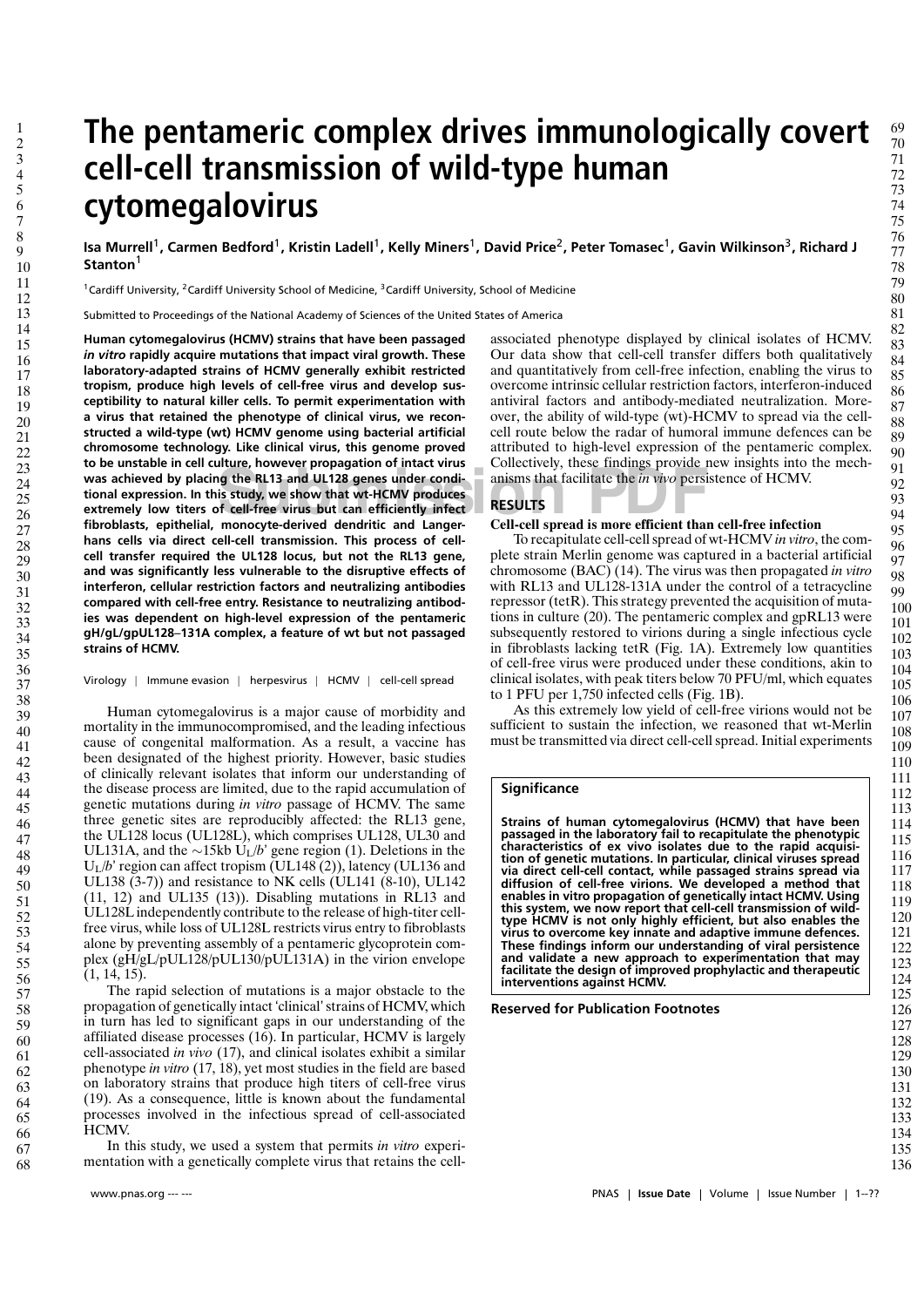

mutations in both UL128 and RL13, wt (tet-regulated) UL128, or wt (tet-<br>regulated) UL128 and wt (tet-regulated) RL13 (MOI = 5). Virus was titrated<br>from supernatants or sonicated cell preparations. Cell-released virus (CRV) **Fig. 1. Characterization of cell-cell infection**. (**A**) Diagrammatic representation of the method used to grow wild-type Merlin *in vitro* without risk of mutation. (**B**) HFFFs were infected with variants of the Merlin BAC containing mutations in both UL128 and RL13, wt (tet-regulated) UL128, or wt (tetregulated) UL128 and wt (tet-regulated) RL13 (MOI = 5). Virus was titrated from supernatants or sonicated cell preparations. Cell-released virus (CRV) cells or supernatant, respectively, over the course of the experiment. (**C**) HFFFs infected with Merlin expressing IE2-GFP (MOI = 5; 72 h post-infection) were stained with DDAO, then co-cultured with either DCs or RPE-1 cells at the indicated ratios. Samples were analyzed by flow cytometry after a further 72 h to determine the percentage of infected DCs or RPE-1 cells (DDAO– /GFP<sup>+</sup> ). Representative data are shown. (**D**) DCs were co-cultured with Merlin-infected HFFFs (MOI = 5; 72 h post-infection) for the indicated time periods. Non-adherent cells were then removed and incubated alone prior to flow cytometric analysis 72 h after the start of co-culture. In some experiments, a transwell was placed between the DCs and HFFFs, and the cultures were incubated for 72 h. Alternatively, DCs were infected via the cellfree route using virus harvested from Merlin-infected HFFF supernatants and incubated in isolation for 72 h. Virus lacking UL128–131A expression (UL128– ) was used in one well. Representative data are shown.

were therefore performed with a virus (hereon termed simply 'Merlin') lacking RL13, which complicates the production of cellfree virus (14), to compare the different modes of infection. Infected human fetal foreskin fibroblasts (HFFFs; Fig 1A) were pre-stained with DDAO and mixed with uninfected cells. Subsequent infection was then identified via GFP expression linked to the viral IE-2 gene (Supplemental Fig. 1A). Both adherent epithelial (RPE-1) and non-adherent dendritic cells (DCs) were readily infected in these assays (Fig. 1C). Notably, the donorrecipient cell ratio strongly influenced the efficiency of infection in co-cultures with RPE-1 cells, while little effect was observed in co-cultures with DCs.

To determine the kinetics of cell-cell transfer, DCs were removed from co-culture at different time points and incubated in isolation for 72 h (Fig. 1D). For comparison with cell-free infection, DCs were incubated for the same length of time with supernatant collected from infected HFFFs over a period of 72 h. Alternatively, transwells were used to separate DCs from infected HFFFs. In both cases, the DCs remained uninfected, indicating that cell-cell contact is required for infection with Merlin. In contrast, infected DCs were readily detected within 4 h of coculture and accumulated progressively with time. After 24 h, one infected DC was detected for every infected HFFF, making cellcell transfer of Merlin > 1,750-fold more efficient than cell-free infection. Importantly, virus lacking the pentameric complex was unable to spread into DCs, and provided an additional control to verify that only newly infected DCs were counted in these analyses. To verify that GFP expression was linked to productive



**Fig. 2. Cell-cell spread is resistant to neutralizing antibodies.** (**A**,**B**) Cellfree Merlin-GFP was incubated for 1 h with specific antibodies (light blue) against gB (C23; 3.6 µg/ml) or UL130 and UL131A (a 1:50 dilution of a 50:50 mixture of polyclonal rabbit sera raised against peptides from UL130 and UL131A), Cytotect (purple) or serum from donors testing seronegative (white) or seropositive (black) for HCMV (1:50). HFFFs (A) or ARPE-19 cells (B) were then infected for 2 h, overlaid and incubated for 2 weeks. Infected cells were quantified by plaque assay. Percent neutralization was calculated relative to the negative control (no antibody). (**C**–**E**) HFFFs were infected with Merlin-GFP (MOI = 5), then stained with DDAO after 72 h and incubated with HFFFs (C), ARPE-19 cells (D) or DCs (E) in the presence of antibodies or sera as described in (A,B). Infected cells were quantified by flow cytometry 48 h after the start of co-culture. Percent neutralization was calculated relative to the negative control (no antibody). (**F**) HFFFs were infected with Merlin-GFP (MOI = 5), then stained with DDAO after 72 h and incubated with HFFFs, ARPE-19 cells or DCs in the presence of the indicated concentrations of Cytotect. Infected cells were quantified by flow cytometry 48 h after the start of coculture. (**G**) Cell-free Merlin was incubated with the indicated concentrations of Cytotect for 30 min. HFFFs, ARPE-19 cells or DCs were then infected for 2 h. After a further 24 h, cells were fixed and stained for IE-1. Infected cells were quantified by flow cytometry. Percent neutralization was calculated relative to the negative control (no Cytotect). (**H**) The concentration of Cytotect that inhibited infection by 50% was calculated from panels F and G.

infection, GFP<sup>+</sup> cells were first sorted to purity using flow cytometry (Supplemental Fig. 1B). Subsequent imaging revealed that the GFP signal was localized to the nucleus, consistent with *de*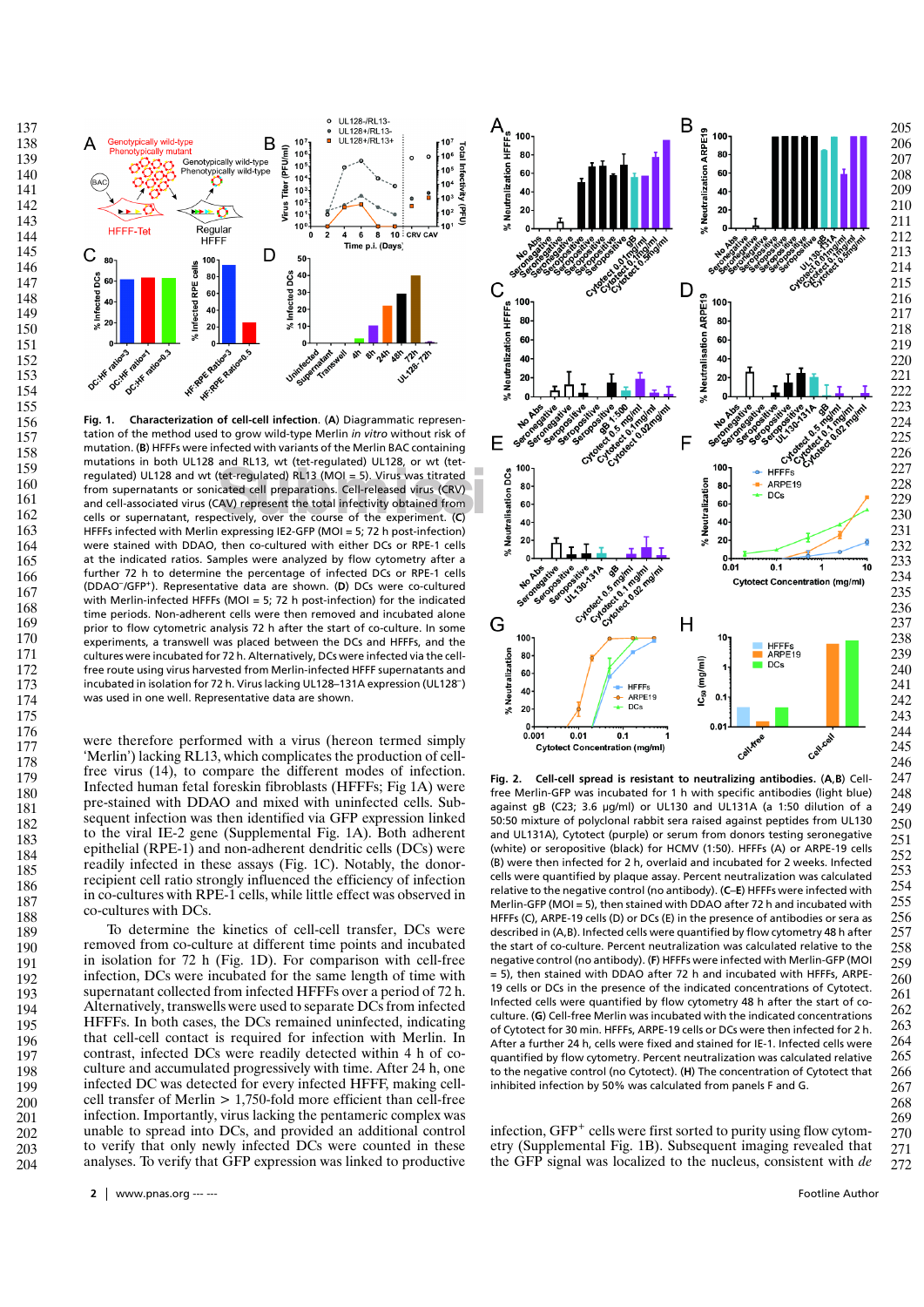

**Fig. 3. Levels of the pentameric complex correlate with resistance to neutralizing antibodies.** (**A**) ARPE-19 cells were infected at 60 PFU/well with either TB40-BAC4 or Merlin and incubated for 21 days in the presence of seronegative or seropositive sera (1:50). Cells were imaged after fixing and staining for IE-1. (**B, C**) ARPE-19 cells were infected with either TB40-BAC4 (B) or Merlin (C) and incubated for 21 days in the presence of Cytotect (purple) or seronegative (white) or seropositive (black) sera (1:50). Plaque size was measured after fixing and staining for IE-1. (**D**) ARPE-19 cells were infected with 60 PFU/well of either TB40-BAC4, Merlin or Merlin-UL128G>T and incubated for 21 days in the presence of the indicated concentrations of Cytotect. Plaque size was measured after fixing and staining for IE-1. Percent inhibition was calculated relative to the negative control (no Cytotect). (**E**) Cell-free Merlin, Merlin-UL128<sup>G>T</sup> or TB40-BAC4 were incubated with the indicated concentrations of Cytotect for 30 min. ARPE-19 cells were then infected for 2 h and incubated for a further 24 h. Infected cells were counted after fixing and staining for IE-1. Percent neutralization was calculated relative to the negative control (no Cytotect). (**F**) The concentration of Cytotect that inhibited plaque formation or cell-free infection by 50% was calculated from panels D and E. (**G**)Cell-free Merlin, Merlin-UL128G>T or TB40-BAC4 were incubated with the indicated concentrations of Cytotect for 30 min. HFFFs were then infected for 2 h and incubated for a further 24 h. Infected cells were counted after fixing and staining for IE-1. Percent neutralization was calculated relative to the negative control (no Cytotect). Error bars represent SEM.

*novo* expression of the IE-2-GFP fusion protein (Supplemental Fig. 1C). In addition, virus was readily transferred back to HFFFs in co-cultures with flow-purified DCs (Supplemental Fig. 1D).



**Fig. 4. Cell-cell spread in Langerhans cells is highly efficient and resistant to IFN**α**.** (**A**) Immature DCs or LCs were incubated for 24 h with cell-free preparations of TB40-BAC4 or Merlin. The percentage of infected cells was calculated by microscopy after staining with a mouse anti-IE-1 antibody and DAPI. (**B**) DCs or LCs were incubated for 4 h or 48 h at a 1:1 ratio with Merlin-GFP-infected HFFFs (MOI = 5; 72 h post-infection) or cell-free Merlin-GFP. Non-adherent cells were then removed and incubated alone prior to flow cytometric analysis 72 h after the start of co-culture or cell-free infection. (**C**) DCs or LCs were cultured for 24 h in the presence or absence of IFNα, then incubated for 4 h or 48 h with Merlin-GFP-infected HFFFs (MOI = 5; 72 h postinfection) or cell-free Merlin-GFP. Non-adherent cells were then removed and incubated alone prior to flow cytometric analysis 72 h after the start of coculture or cell-free infection. Assays were performed in quadruplicate. \*\* P < 0.01, \*\*\*\* P < 0.0001 (ANOVA). Error bars represent SEM.

Collectively, these data show that UL128L expression correlates with cell association during the replicative cycle of a HCMV isolate containing a clinical genome, and facilitates efficient cellcell transmission into epithelial and myeloid cells.

#### **Cell-cell spread is resistant to neutralizing antibodies**

Many current vaccine strategies are designed to induce a neutralizing antibody response (21-27). However, it is unclear whether the transmission of HCMV is sensitive or resistant to neutralization, potentially because many studies have used viruses that spread efficiently via the cell-free route (19, 28-36). To determine the neutralization sensitivity of Merlin, we tested a panel of antibody preparations. Cell-free infection of HFFFs and ARPE-19 epithelial cells was inhibited in all cases (Fig.2A,B), while direct cell-cell transmission into HFFFs, ARPE-19 epithelial cells and DCs was largely unaffected (Fig.2C–E).

Cytotect is a clinical grade product containing high neutralizing antibody titers against HCMV. In a recent clinical trial, this formulation was used at a concentration of 100 mg/kg (37). Based on data from other intravenous immunoglobulin preparations, this could increase serum IgG levels by up to 2 mg/ml (38). To test the efficiency of cell-cell transfer under clinically relevant conditions, HFFFs, ARPE-19 epithelial cells or DCs were infected via the cell-cell route in the presence of Cytotect concentrations as high as 10mg/ml (Fig. 2F). Cell-cell transfer into ARPE-19 epithelial cells and DCs was inhibited by 50% at concentrations of 6–8mg/ml, while cell-cell transfer into HFFFs was inhibited by  $\langle 50\%$  at a concentration of 10 mg/ml. Similarly, only weak inhibition of cell-cell transfer of virus from flow-purified DCs back into HFFFs or ARPE-19 epithelial cells was observed at maximal concentrations of Cytotect (Supplemental Fig. 2); at 

Footline Author **PNAS** | **Issue Date** | Volume | Issue Number | 3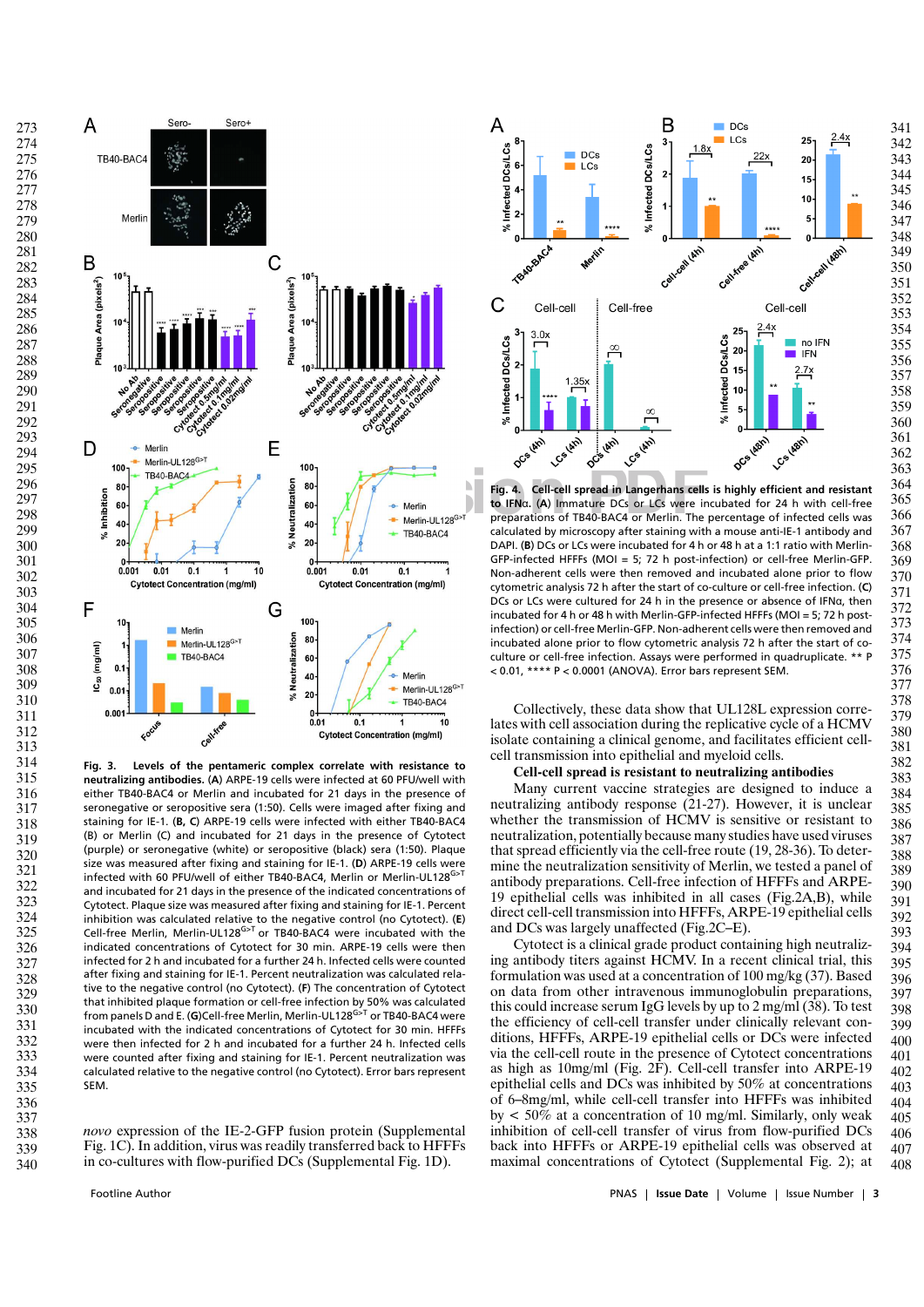409 410 411

455 456 464

complete wt-HCMV proteome (Merlin-RL13<sup>+</sup>). No consistent differences in the efficiency of cell-cell transfer were observed between Merlin and Merlin-RL13<sup>+</sup>, and both viruses were equally resistant to the inhibitory effects of Cytotect (Supplement Fig.3). Thus, cell-cell spread of Merlin is only inhibited at extremely high antibody concentrations, while cell-free infection is  $> 400$ fold more susceptible to neutralization. 418 419 420 421 422 423 424

#### **Resistance to neutralizing antibodies is dependent on high levels of the pentameric complex**

these high concentrations, it is even possible that the effects observed are non-specific, rather than being due to anti-CMV antibodies. In contrast, cell-free infection with the same virus was inhibited by 50% at concentrations  $<$  50  $\mu$ g/ml (HFFFs and DCs)

To provide comparisons with cell-free infection, experiments thus far had been performed with virus lacking RL13. Identical assays were therefore performed using a virus expressing the

or  $<$  15 µg/ml (ARPE-19 epithelial cells) (Fig. 2G,H).

Ive this discrepancy, we performed focus by exposure to cell-free virus (Fig. the TB40-BAC4 strain of HCMV. TB40-<br>
In retaining the capacity to infect endothe-<br>
loid cells following *in vitro* culture, and has with transwe Our findings that cell-cell spread into epithelial cells is resistant to neutralising antibodies is in direct contrast with a large number of studies in which focus formation in epithelial cells was found to be highly sensitive to neutralizing antibodies (28, 30, 32-34, 39). To resolve this discrepancy, we performed focus expansion assays using the TB40-BAC4 strain of HCMV. TB40- BAC4 is exceptional in retaining the capacity to infect endothelial, epithelial and myeloid cells following *in vitro* culture, and has been widely used for these types of study. Focal spread of TB40- BAC4 was highly sensitive to neutralization (Fig. 3A,B), while minimal inhibition was observed in parallel assays with Merlin (Fig. 3A,C). These findings were confirmed in similar experiments with higher concentrations of Cytotect, which revealed that Merlin was almost 600-fold more resistant to inhibition compared with TB40-BAC (Fig. 3D).

In common with most passaged strains of HCMV, TB40- BAC4 produces high titers of cell-free virus and incorporates reduced levels of gpUL128–131A in the virion, a characteristic partially endowed by a G>T nucleotide substitution in one of the UL128 introns (19). Mutation of the same nucleotide in the Merlin strain (Merlin-UL128<sup>G>T</sup>) reduces both cell-associated and virion-associated expression of the UL128 protein, such that it is intermediate between TB40-BAC4 and Merlin (Supplemental Fig. 4)(19). In line with UL128 expression levels, focal spread of Merlin-UL128G>T displayed an intermediate susceptibility to inhibition compared with Merlin and TB40-BAC4 (Fig. 3D). The same phenomenon was observed in assays with cell-free viruses (Fig. 3E), although the differences between strains were less pronounced (Fig. 3F). In contrast, this pattern was reversed in cell-free neutralization studies with HFFFs (Fig. 3G). These differences presumably reflect the fact that entry into fibroblasts is dependent on the gH/gL/gO complex. Viruses with reduced levels of gpUL128–131A (19) typically express greater amounts of gH/gL/gO (40) because gO and gpUL128–131A compete for binding to  $gL(41)$ .

Thus, efficient expression of gpUL128–131A, a feature unique to strains containing a clinical genome (19), renders cellcell spread highly resistant to humoral immunity, and cell-free entry partially resistant to antibodies that neutralise epithelial cell entry.

## **Cell-cell spread is resistant to intrinsic LC restriction factors**

In further experiments, we investigated whether cell-cell transfer might differ in other ways from cell-free transmission. Langerhans cells (LCs) are specialized tissue-resident DCs thought to play a key role in the early stages of natural infection with HCMV (42). *In vitro*, immature DCs are readily infected via the cell-free route, whereas immature LCs are not (43, 44). This dichotomy was recapitulated with Merlin (Fig. 4A). In contrast, much greater numbers of immature LCs were infected via the cell-cell route over an equivalent period of time (Fig. 4B). Similar

patterns were observed, but with even higher infection frequencies, in longer term assays. Thus, not only were LCs more readily infected when using the cell-cell route, but the absolute number of infected cells that it was possible to achieve using cell-cell spread was much higher than that achieved by cell-free spread. 477 478 479 480 481 482

To ensure these differences were not dependent on the infected-cell secretome, we repeated the co-culture experiment with a transwell between TB40-BAC4-infected HFFFs and uninfected DCs or LCs (Supplemental Fig. 5A). Alternatively, DCs or LCs were removed from the transwell after incubation for 72 h over Merlin-infected HFFFs and exposed to cell-free Merlin (Supplemental Fig. 5B). In both cases, LCs remained significantly more resistant to infection compared with DCs.

Immature LCs are therefore significantly more susceptible to cell-cell infection relative to cell-free infection, consistent with greater intrinsic restriction of the free virion life cycle.

#### **Cell-cell spread is resistant to interferon-induced antiviral factors**

To extend this line of inquiry, we investigated the antiviral effect of interferon (IFN)α. In these experiments, DCs or LCs were treated with IFNα, then infected either via co-culture or by exposure to cell-free virus (Fig. 4C). Cell-free infection of both DCs and LCs was abrogated in the presence of IFNα. Comparable results were obtained with virus infections performed with transwell membranes placed between infected HFFFs and uninfected DCs or LCs, indicating that these differences were not due to exposure to the infected cell secretome (Supplemental Fig. 5C). In contrast, cell-cell transmission was inhibited only moderately by IFNα, even after 48 h. Similarly, cell-free infection of HFFFs was suppressed by IFNα, while cell-cell transfer between HFFFs (Supplemental Fig 5D), or from Merlin-infected DCs or LCs into uninfected HFFFs or ARPE-19 cells (Supplemental Fig. 5E) was only minimally affected by IFNα.

Accordingly, cell-cell transfer is more resistant to innate immunity compared with cell-free entry across a range of cell types. It is also notable that RL13 expression did not influence the susceptibility of this process to the antiviral effects of IFNα or the intrinsic restrictive properties of LCs (Supplemental Fig. 5F).

In sum, the findings reported here demonstrate that virus expressing the complete HCMV proteome spreads efficiently via the cell-cell route, a mode of propagation that confers resistance to multiple arms of the immune system.

## **DISCUSSION**

The data presented here show that a genetically defined and clinically relevant strain of HCMV can infect a wide range of cell types via a process of direct transfer that differs qualitatively from cell-free entry and likely predominates *in vivo*. Previous studies have been limited to strains capable of cell-free transmission, such as FIX and TB40-BAC4, which incorporate mutations that reduce expression of the pentameric glycoprotein complex (19). However, clinical isolates are almost entirely cell-associated *in vitro* (18, 45), and the majority of virus is cell-associated *in vivo* (17). Moreover, cell-cell spread is essential for viral replication in animal models of CMV infection (46). Despite these fundamental observations, remarkably little is known about the physiological mechanism of cell-cell transfer. It is established that soluble proteins can be transmitted between infected cells (47), and that small fusion events can occur between infected endothelial cells and polymorphonuclear leukocytes (48). In addition, virus lacking UL99, an essential tegument protein required for free virion formation, can still spread via the cell-cell route in fibroblasts (49). Nonetheless, polymorphonuclear leukocytes are not productively infected, and virus lacking UL99 spreads very inefficiently compared with wt-HCMV. These studies also relied on virus strains that do not express the complete wt-HCMV proteome (1, 14, 16, 19). In contrast, our experiments with fully 521 522 523 524 525 526 527 528 529 530 531 532 533 534 535 536 537 538 539 540 541 542 543 544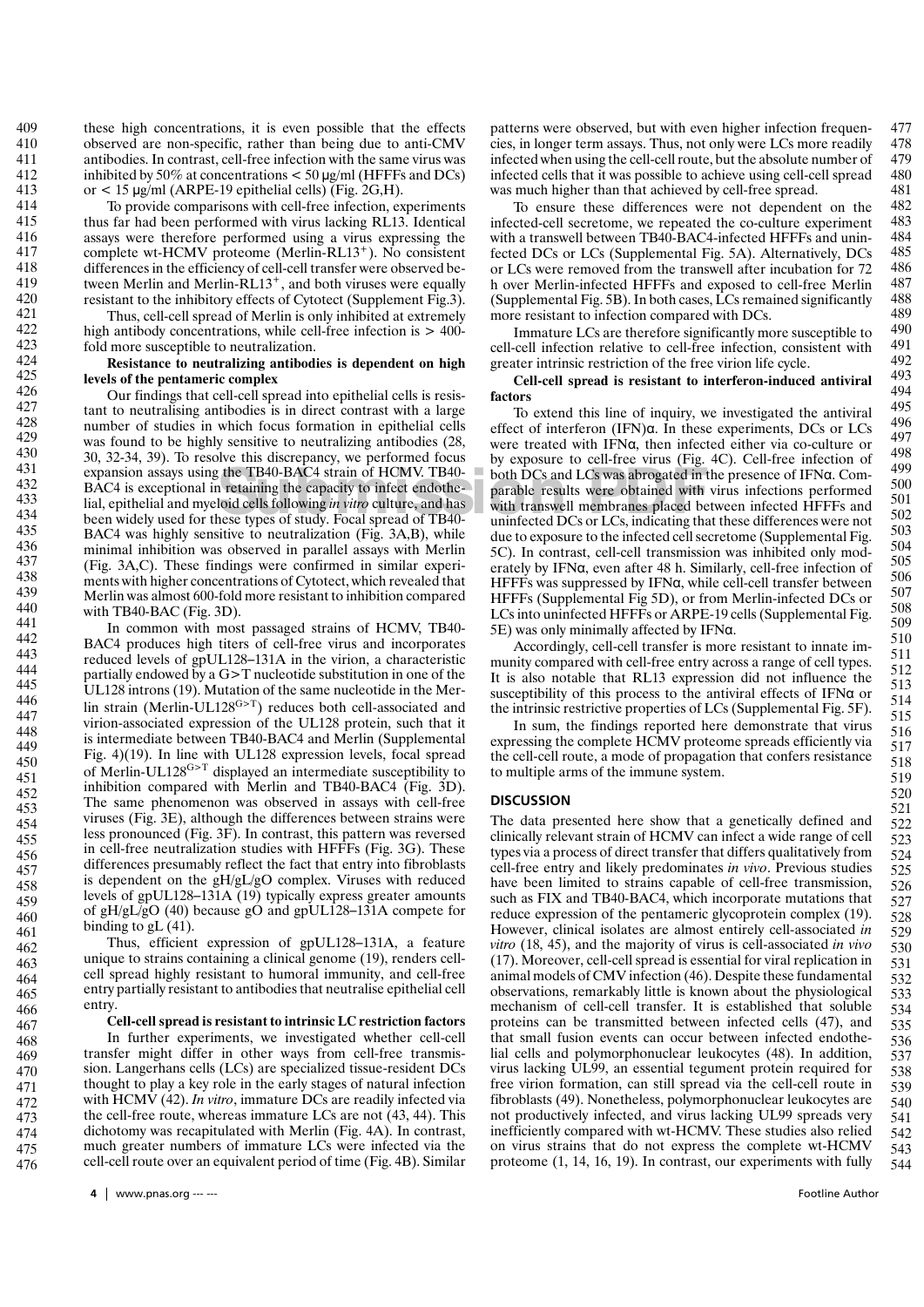reconstituted strain Merlin allowed us to demonstrate that high levels of gpUL128–131A drive efficient cell-cell transmission and confer resistance to innate and adaptive immune defences. 545 546 547

548 549

588

591

These results will need to be validated using other strains of HCMV, since it is possible that there is strain-strain variation (32). This will require the construction of additional BACs containing genomes that match original clinical isolates, and contain tet operators upstream of UL128L and RL13 (14). Nonetheless, it seems likely that the pentameric complex is normally expressed at high levels *in vivo* given that clinical isolates grow in a cellassociated manner akin to Merlin and rapidly acquire similar ablative mutations in UL128L *in vitro* (1), and that passaged strains with intact UL128L express lower levels of the protein due to acquired mutations (19). It remains unclear whether the observed effects on cell-cell transfer arise from virion- or cell-associated membrane expression of the pentameric complex, both of which are reduced by the G>T mutation used in this work. Previous studies have shown that HCMV forms syncytia in ARPE-19 and fibroblast cells, and that this can be inhibited by neutralizing antibodies (50, 51). These observations suggest a functional role for membrane-associated glycoproteins. However, relatively few syncytia were observed with TB40-BAC4, and very few syncytia were observed with Merlin or the Merlin-UL128<sup>G>T</sup> mutant. 550

Cell-cell spread has been particularly well studied in the context of retroviruses. Akin to HCMV, these viruses propagate significantly more efficiently via direct transfer compared with the cell-free route (52-54), and better overcome specific restriction factors and innate immune responses in the process (55- 57). However, these similarities do not necessarily reflect common mechanisms of viral spread (58, 59). For example, cell-cell transfer of HIV can be inhibited by many different neutralizing antibodies (60-62), and although it is more resistant than cellfree infection with some antibodies (60, 63-67), the differences are significantly lower than then the 400-fold observed for Merlin; the resistance of Merlin to all but the highest concentrations of neutralizing antibodies potentially indicates a qualitatively distinct mode of transmission. The data presented here also have substantial implications for the control of HCMV *in vivo*. During natural infection, LCs in the oral epithelium are most likely the first antigen-presenting cells to encounter HCMV (42). Immature LCs are resistant to infection via the cell-free route (44, 68), and it has been suggested that this potential bottleneck could feasibly be exploited to interrupt transmission (42). The propensity of wt-HCMV to spread via the cell-cell route would undermine any such efforts. In addition, cell-cell spread enhances the kinetics of viral infection (52, 69, 70) and enables drug resistance to develop more quickly in the setting of HIV  $(71, 72)$ . These phenotypes can be attributed to the fact that multiple virions are delivered per cell during a cell-cell transmission event (71, 73). It remains to be determined whether the same is true for HCMV. 568 569 570 571 572 573 574 575 576 577 578 579 580 581 582 583 584 585 586 587 589 590 592 593 594

> It will be interesting to determine whether antibodies capable of suppressing cell-cell spread are also effective at neutralising

- 3. Goodrum F, Reeves M, Sinclair J, High K, & Shenk T (2007) Human cytomegalovirus sequences expressed in latently infected individuals promote a latent infection in vitro. *Blood* 110(3):937-945.
- 4. Li G*, et al.* (2014) An epistatic relationship between the viral protein kinase UL97 and the UL133-UL138 latency locus during the human cytomegalovirus lytic cycle. *J Virol* 88(11):6047-6060.
- 5. Umashankar M*, et al.* (2014) Antagonistic determinants controlling replicative and latent states of human cytomegalovirus infection. *J Virol* 88(11):5987-6002.
- 6. Lee SH, Albright ER, Lee JH, Jacobs D, & Kalejta RF (2015) Cellular defense against latent colonization foiled by human cytomegalovirus UL138 protein. *Sci Adv* 1(10):e1501164.
- 7. Caviness K*, et al.*(2016) Complex Interplay of the UL136 Isoforms Balances Cytomegalovirus Replication and Latency. *MBio* 7(2):e01986.

cell-free virus. Nevertheless, the concentrations of IgG required to inhibit cell-cell transmission of Merlin may be difficult to achieve *in vivo* (38). This observation has profound ramifications for the development of therapeutic interventions, especially as current vaccine studies are focused on neutralizing antibodies (21-27). Several of these antibodies are considerably more potent than Cytotect when measured using cell-free passaged HCMV (21, 22, 33), raising the possibility that they could have efficacy against cell-cell spread of clinical virus. However, until they are tested against virus expressing the wildtype HCMV proteome, it is not possible to determine whether potent inhibition of cell-free infection correlates with inhibition of cell-cell spread, or whether inhibition of cell-cell spread is simply dependent upon antibody concentration. These antibodies may of course have efficacy *in vivo* by inhibiting initial cell-free infection from body fluids, yet 613 614 615 616 617 618 619 620 621 622 623 624 625 626 627

Figure 1 B40-BAC4, and very lew syncytia are somewhat mixed; studies have do<br>
relin or the Merlin-UL128<sup>G>T</sup> mutant.<br>
Submission between neutralization titers are<br>
submission particularly well studied in the  $(74-77)$ , an our data suggests that once an initial infection has occurred, they may be less effective at preventing intra-host spread. Similarly, in both congenital infection and transplantation, where virus spread to the fetus/transplant recipient may conceivably occur by cell-cell spread, such antibodies may be less effective. It is notable in this context that studies of the role of neutralising antibodies *in vivo* are somewhat mixed; studies have documented an inverse correlation between neutralization titers and intrauterine transmission (74-77), and virus-specific antibodies have been shown to confer a degree of protection in animal models (78, 79) and in a trial in transplant patients (80). Yet the administration of polyclonal human IgG containing high titers of neutralizing antibodies failed to prevent congenital infection in a randomized clinical trial (37), and although anti-gB antibody titres correlated with protection in a vaccine study of transplant recipients, neutralising titres did not (81). 628 629 630 631 632 633 634 635 636 637 638 639 640 641 642 643

Collectively, our data highlight the importance of testing genetically defined viruses that accurately represent the causative agent of disease and provide evidence to suggest that neutralizing antibodies may only limit intra-host spread if present at very high concentrations. A successful vaccine may therefore need to also stimulate cytotoxic responses to eliminate cells that are already infected with HCMV (82).

#### **MATERIALS AND METHODS**

*Co-culture*

Infected HFFFs were washed prior to co-culture, incubated for 15 min with 222 ng/ml CellTrace Far Red (DDAO-SE; Invitrogen) in PBS, washed again and resuspended in regular growth medium. For co-culture with adherent cells (HFFFs, ARPE-19), infected HFFFs were trypsinized and overlaid on targets 3–7 days post-infection. For co-culture with non-adherent cells (DCs or LCs), targets were added directly to infected HFFFs 3–4 days postinfection. Non-adherent targets were washed off at various time points during co-culture. In all cases, cells were maintained for 72 h to allow expression of IE2-GFP. For analysis, cells were harvested (if non-adherent) or trypsinized (if adherent), stained with Fixable Viability 570 (BD), then either fixed in 2% paraformaldehyde and acquired using an Accuri C6 cytometer (BD) or acquired directly without fixation using a FACSAria II cytometer (BD). Informed consent was obtained from all volunteer blood donors, and experiments were approved by Cardiff University Research Ethics Committee

- 8. Smith W*, et al.* (2013) Human Cytomegalovirus Glycoprotein UL141 Targets the TRAIL Death Receptors to Thwart Host Innate Antiviral Defenses. *Cell Host Microbe* 13(3):324- 335.
- 9. Prod'homme V*, et al.* (2010) Human cytomegalovirus UL141 promotes efficient downregulation of the natural killer cell activating ligand CD112. *J Gen Virol* 91(Pt 8):2034-2039.
- 10. Tomasec P*, et al.* (2005) Downregulation of natural killer cell-activating ligand CD155 by human cytomegalovirus UL141. *Nat Immunol* 6(2):181-188.
- 11. Chalupny NJ, Rein-Weston A, Dosch S, & Cosman D (2006) Down-regulation of the NKG2D ligand MICA by the human cytomegalovirus glycoprotein UL142. *Biochem Biophys Res Commun* 346(1):175-181.
- 12. Wills MR*, et al.* (2005) Human cytomegalovirus encodes an MHC class I-like molecule (UL142) that functions to inhibit NK cell lysis. *J Immunol* 175(11):7457-7465.
- 13. Stanton RJ*, et al.* (2014) HCMV pUL135 Remodels the Actin Cytoskeleton to Impair Immune Recognition of Infected Cells. *Cell Host Microbe* 16(2):201-214.
- 14. Stanton RJ*, et al.* (2010) Reconstruction of the complete human cytomegalovirus genome in a BAC reveals RL13 to be a potent inhibitor of replication. *J Clin Invest* 120(9):3191-3208.
- 15. Revello MG & Gerna G (2010) Human cytomegalovirus tropism for endothelial/epithelial

<sup>1.</sup> Dargan DJ*, et al.* (2010) Sequential mutations associated with adaptation of human cytomegalovirus to growth in cell culture. *J Gen Virol* 91(Pt 6):1535-1546.

<sup>2.</sup> Li G, Nguyen CC, Ryckman BJ, Britt WJ, & Kamil JP (2015) A viral regulator of glycoprotein complexes contributes to human cytomegalovirus cell tropism. *Proc Natl Acad Sci U S A* 112(14):4471-4476.